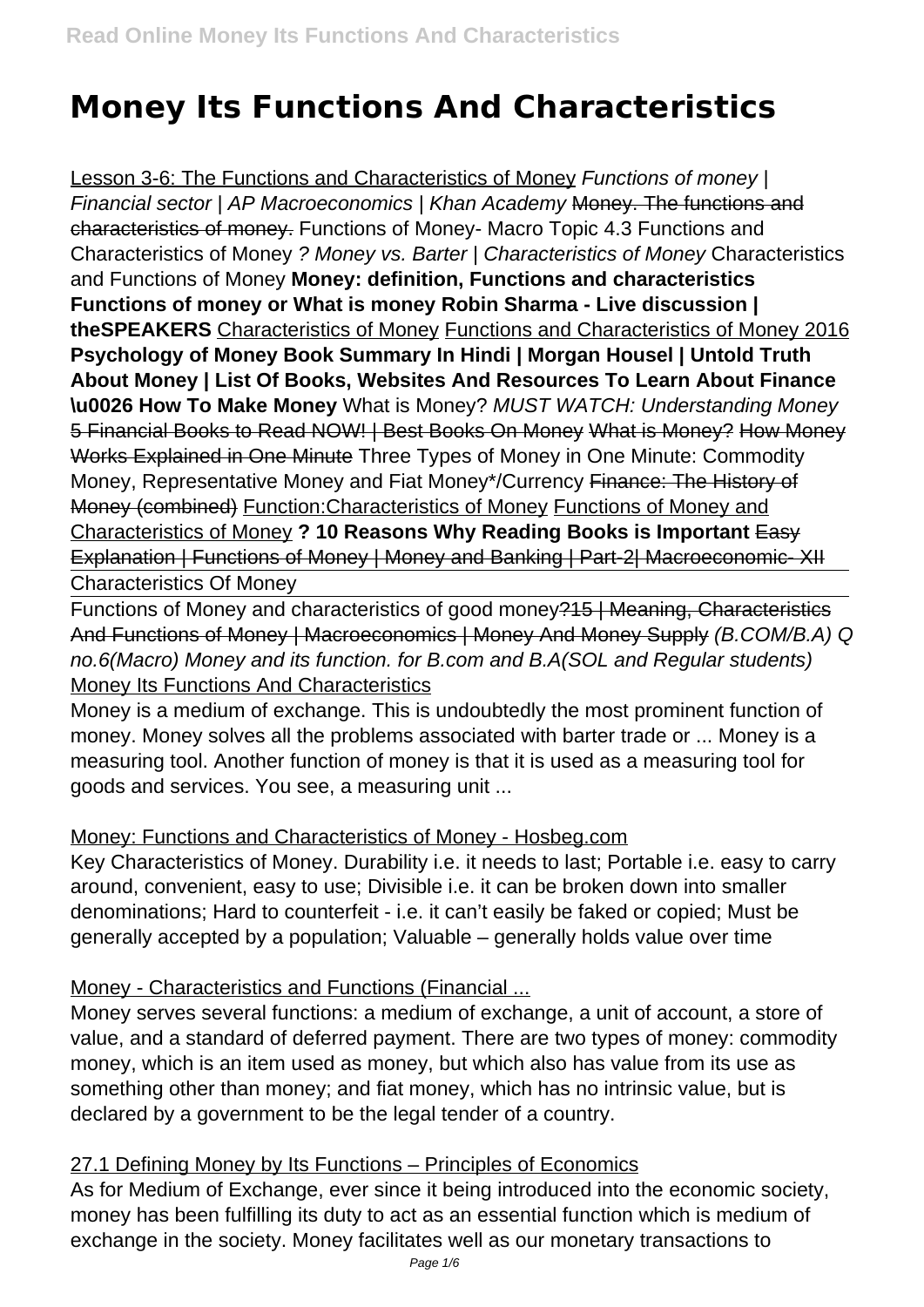purchase and own both tangible and intangible goods and services as a medium of exchange.

# Functions and Characteristics of Money - UKEssays.com

THE ECONOMY: ITS ROLE SPECIALIZATION, TRADE, AND THE BARTER SYSTEM THE ROLE OF MONEY THE CHARACTERISTICS OF MONEY Money: Its Functions and Characteristics Extract from Money and Monetary Policy in Canada. Toronto: Canadian Foundation for Economic Education, 1994. [CFEE, 110 Eglinton Aue West, Suite 201, Toronto, Ontario M4R 1A3; Tel: (416) 968-2236; Fax: (416) 968-0488;

# Money: Its Functions and Characteristics

Allows people to lend and borrow. Someone who wants to buy something now can get it buy borrowing money from some one who does not want to use it now. That amount can be repaid in future. It helps people to pay in installments.

# Characteristics And Functions Of Money - TeachifyMe

According to Prof. Walker, "Money is what money does". It is associated with the functions performed/roles played by money. However, a suitable definition must be comprehensive and must emphasise not only on the important functions of money but also on its basic characteristics, namely general acceptability.

# Money in Economics: Definition, Types, Functions ...

BUSINESS FINANCE Money and its characteristics – defined/given in a previous lesson. Functions of money:-Medium of exchange – it can be used in exchange for goods and services-Unit of account – items can be priced-Standard of deferred payments – allows the credit system to work –eg. goods can be obtained through hire purchase, trade credit and credit sales.

# BUSINESS FINANCE.docx - BUSINESS FINANCE Money and its ...

All money has three common characteristics: 1. It serves as a medium of exchange. 2. It is a unit of account.

# Functions and Characteristics of Money

The last main function of money is acting as a standard of deferred payment in an economy. It simply means that money is used for specifying future payments for current purchases. People who purchase some high value goods can pay off the payments in their future.

# - Characteristics of Money to Function Effectively - Free ...

B. Functions of Money: 1. Money as the Medium of Exchange: Money came into use to remove the inconveniences of barter as money has separated the act of purchase from sale. 2. Money as a Unit of Account or Measure of Value: Money serves as a unit of account or a measure of value. Money is the ...

# Money: Meaning and Functions of Money – Discussed!

Lastly, we know that in order for money to be a functional means to pay for goods or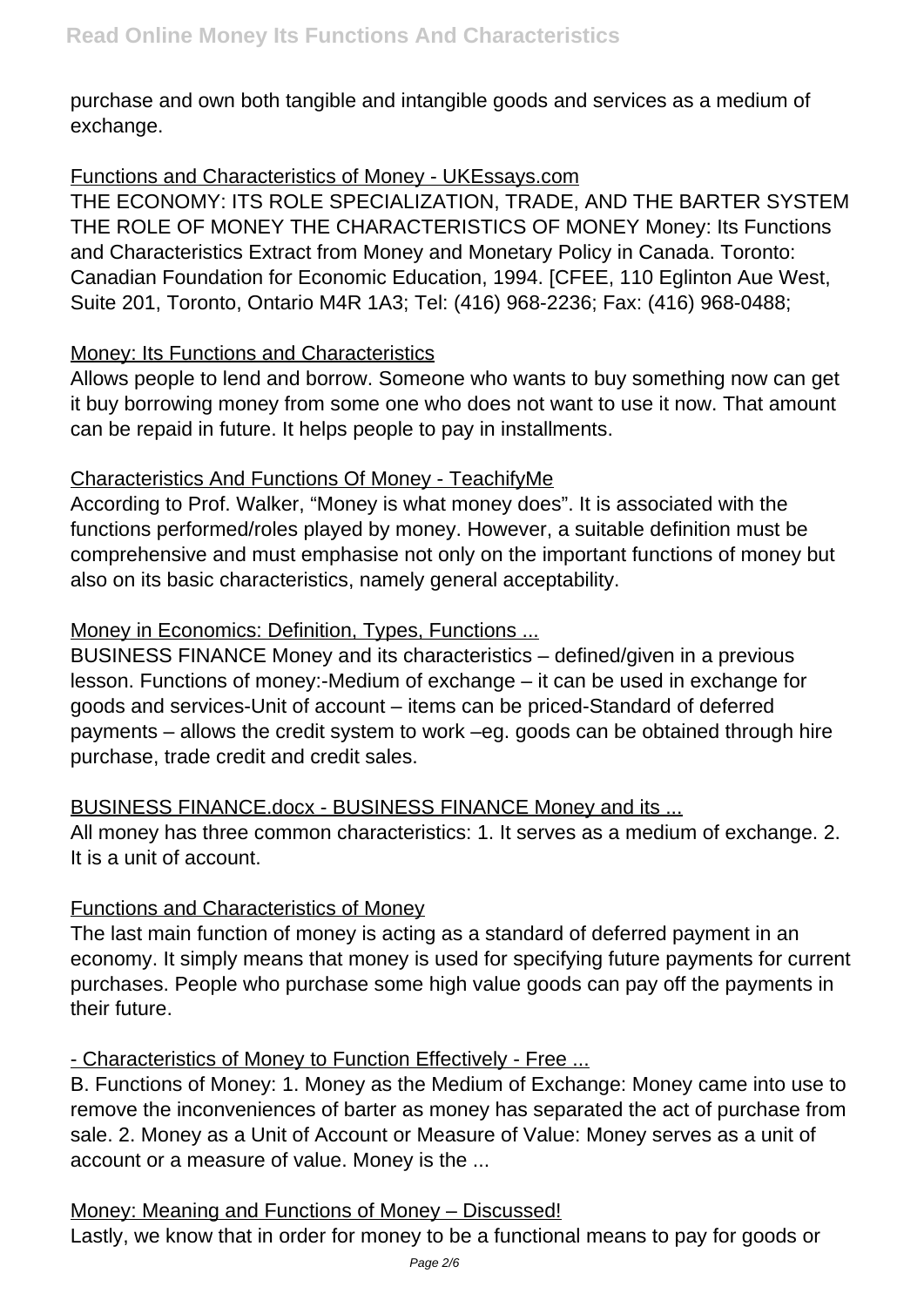services, it needs to fulfill four characteristics: durability, divisibility, transportability, and the ...

# The Functions and Characteristics of Money - Video ...

The main characteristics of money are durability, divisibility, portability, acceptability, limited supply and uniformity. Money serves as a store of value, a unit of account and as a medium of exchange. Durability of money means that it can be replaced when it is worn out.

#### What Are the Main Characteristics of Money?

The last main function of money is acting as a standard of deferred payment in an economy. It simply means that money is used for specifying future payments for current purchases. People who purchase some high value goods can pay off the payments in their future.

#### Characteristics of Money to Function Effectively

Functions of Money Medium of Exchange- money or other substance generally accepted as payment for goods or services Measure of Value- function of money that allows it to serve as a common way to express value ex. Price Tags Store of Valueallows people to preserve value for future use

#### The Evolution, Functions and Characteristics of Money

Three function of money include acting as a medium of exchange, unit of account and store of value.

#### Three Functions of Money | Sapling

money its functions and characteristics Money: Functions and Characteristics of Money. Divisibility. Money is easily divisible. Money must be able to be easily divided into smaller units or denominations in order for one to be able to ... Portability. Money must be portable. By being portable, money must be able to be easily carried by a ...

#### Money Its Functions And Characteristics | calendar.pridesource

Money is often defined in terms of the three functions or services that it provides. Money serves as a medium of exchange, as a store of value, and as a unit of account.

Lesson 3-6: The Functions and Characteristics of Money Functions of money ( Financial sector | AP Macroeconomics | Khan Academy Money. The functions and characteristics of money. Functions of Money- Macro Topic 4.3 Functions and Characteristics of Money ? Money vs. Barter | Characteristics of Money Characteristics and Functions of Money **Money: definition, Functions and characteristics Functions of money or What is money Robin Sharma - Live discussion | theSPEAKERS** Characteristics of Money Functions and Characteristics of Money 2016 **Psychology of Money Book Summary In Hindi | Morgan Housel | Untold Truth About Money | List Of Books, Websites And Resources To Learn About Finance**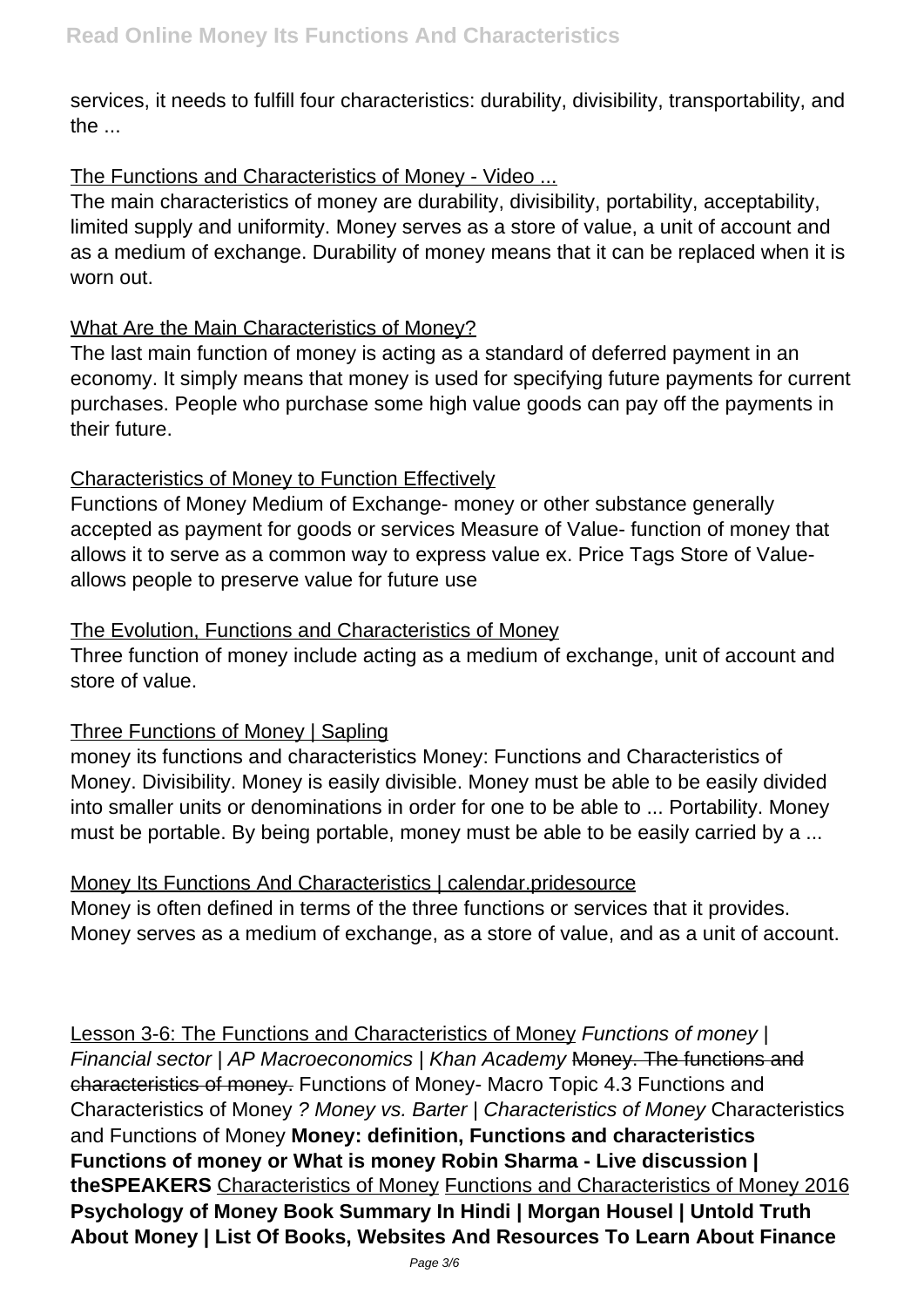**\u0026 How To Make Money** What is Money? MUST WATCH: Understanding Money 5 Financial Books to Read NOW! | Best Books On Money What is Money? How Money Works Explained in One Minute Three Types of Money in One Minute: Commodity Money, Representative Money and Fiat Money\*/Currency Finance: The History of Money (combined) Function:Characteristics of Money Functions of Money and Characteristics of Money **? 10 Reasons Why Reading Books is Important** Easy Explanation | Functions of Money | Money and Banking | Part-2| Macroeconomic-XII Characteristics Of Money

Functions of Money and characteristics of good money?15 | Meaning, Characteristics And Functions of Money | Macroeconomics | Money And Money Supply (B.COM/B.A) Q no.6(Macro) Money and its function. for B.com and B.A(SOL and Regular students) **Money Its Functions And Characteristics** 

Money is a medium of exchange. This is undoubtedly the most prominent function of money. Money solves all the problems associated with barter trade or ... Money is a measuring tool. Another function of money is that it is used as a measuring tool for goods and services. You see, a measuring unit ...

#### Money: Functions and Characteristics of Money - Hosbeg.com

Key Characteristics of Money. Durability i.e. it needs to last; Portable i.e. easy to carry around, convenient, easy to use; Divisible i.e. it can be broken down into smaller denominations; Hard to counterfeit - i.e. it can't easily be faked or copied; Must be generally accepted by a population; Valuable – generally holds value over time

# Money - Characteristics and Functions (Financial ...

Money serves several functions: a medium of exchange, a unit of account, a store of value, and a standard of deferred payment. There are two types of money: commodity money, which is an item used as money, but which also has value from its use as something other than money; and fiat money, which has no intrinsic value, but is declared by a government to be the legal tender of a country.

# 27.1 Defining Money by Its Functions – Principles of Economics

As for Medium of Exchange, ever since it being introduced into the economic society, money has been fulfilling its duty to act as an essential function which is medium of exchange in the society. Money facilitates well as our monetary transactions to purchase and own both tangible and intangible goods and services as a medium of exchange.

#### Functions and Characteristics of Money - UKEssays.com

THE ECONOMY: ITS ROLE SPECIALIZATION, TRADE, AND THE BARTER SYSTEM THE ROLE OF MONEY THE CHARACTERISTICS OF MONEY Money: Its Functions and Characteristics Extract from Money and Monetary Policy in Canada. Toronto: Canadian Foundation for Economic Education, 1994. [CFEE, 110 Eglinton Aue West, Suite 201, Toronto, Ontario M4R 1A3; Tel: (416) 968-2236; Fax: (416) 968-0488;

# Money: Its Functions and Characteristics

Allows people to lend and borrow. Someone who wants to buy something now can get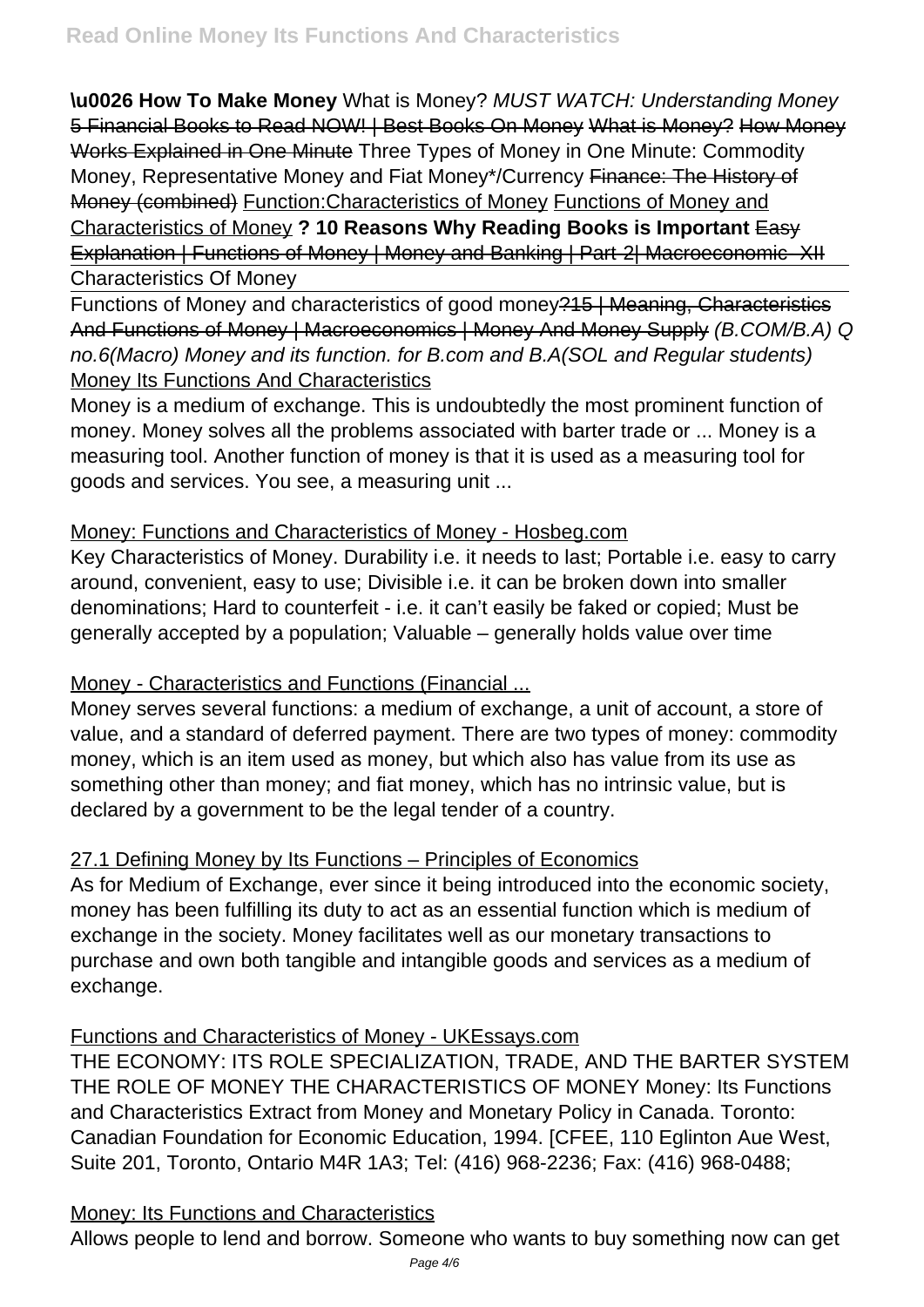it buy borrowing money from some one who does not want to use it now. That amount can be repaid in future. It helps people to pay in installments.

# Characteristics And Functions Of Money - TeachifyMe

According to Prof. Walker, "Money is what money does". It is associated with the functions performed/roles played by money. However, a suitable definition must be comprehensive and must emphasise not only on the important functions of money but also on its basic characteristics, namely general acceptability.

#### Money in Economics: Definition, Types, Functions ...

BUSINESS FINANCE Money and its characteristics – defined/given in a previous lesson. Functions of money:-Medium of exchange – it can be used in exchange for goods and services-Unit of account – items can be priced-Standard of deferred payments – allows the credit system to work –eg. goods can be obtained through hire purchase, trade credit and credit sales.

#### BUSINESS FINANCE.docx - BUSINESS FINANCE Money and its ...

All money has three common characteristics: 1. It serves as a medium of exchange. 2. It is a unit of account.

# Functions and Characteristics of Money

The last main function of money is acting as a standard of deferred payment in an economy. It simply means that money is used for specifying future payments for current purchases. People who purchase some high value goods can pay off the payments in their future.

# - Characteristics of Money to Function Effectively - Free ...

B. Functions of Money: 1. Money as the Medium of Exchange: Money came into use to remove the inconveniences of barter as money has separated the act of purchase from sale. 2. Money as a Unit of Account or Measure of Value: Money serves as a unit of account or a measure of value. Money is the ...

# Money: Meaning and Functions of Money – Discussed!

Lastly, we know that in order for money to be a functional means to pay for goods or services, it needs to fulfill four characteristics: durability, divisibility, transportability, and the ...

# The Functions and Characteristics of Money - Video ...

The main characteristics of money are durability, divisibility, portability, acceptability, limited supply and uniformity. Money serves as a store of value, a unit of account and as a medium of exchange. Durability of money means that it can be replaced when it is worn out.

#### What Are the Main Characteristics of Money?

The last main function of money is acting as a standard of deferred payment in an economy. It simply means that money is used for specifying future payments for current